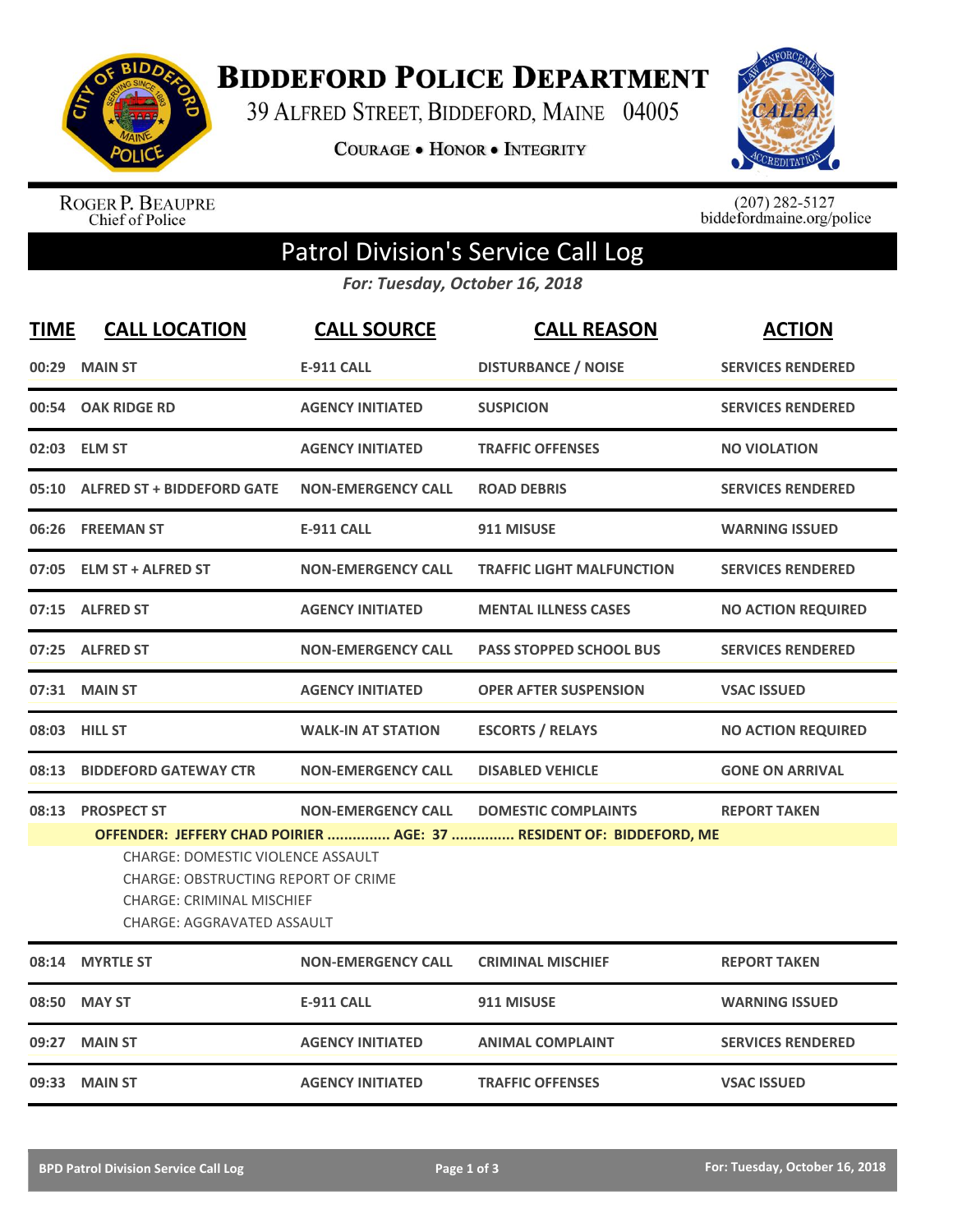| <b>TIME</b> | <b>CALL LOCATION</b>          | <b>CALL SOURCE</b>        | <b>CALL REASON</b>            | <b>ACTION</b>             |
|-------------|-------------------------------|---------------------------|-------------------------------|---------------------------|
|             | 10:04 ALFRED ST               | <b>WALK-IN AT STATION</b> | <b>COURT ORDERED CHECK IN</b> | <b>SERVICES RENDERED</b>  |
|             | 10:14 ALFRED ST               | <b>OTHER</b>              | <b>MENTAL ILLNESS CASES</b>   | <b>NO ACTION REQUIRED</b> |
|             | 11:12 FOSS ST                 | <b>NON-EMERGENCY CALL</b> | <b>DISTURBANCE / NOISE</b>    | <b>SERVICES RENDERED</b>  |
|             | 11:53 WATER ST                | <b>NON-EMERGENCY CALL</b> | <b>ASSIST PD AGENCY</b>       | <b>NEGATIVE CONTACT</b>   |
|             | <b>11:58 MAIN ST</b>          | <b>WALK-IN AT STATION</b> | <b>THEFT</b>                  | <b>CIVIL COMPLAINT</b>    |
|             | 12:10 GREEN ST + SOUTH ST     | <b>NON-EMERGENCY CALL</b> | <b>MENTAL ILLNESS CASES</b>   | <b>SERVICES RENDERED</b>  |
| 12:30       | <b>SOUTH ST</b>               | <b>AGENCY INITIATED</b>   | <b>ANIMAL COMPLAINT</b>       | <b>SERVICES RENDERED</b>  |
|             | 12:49 POOL ST                 | <b>NON-EMERGENCY CALL</b> | <b>ARTICLES LOST/FOUND</b>    | <b>REPORT TAKEN</b>       |
|             | 12:50 ORCHARD ST              | <b>NON-EMERGENCY CALL</b> | <b>TRESPASSING</b>            | <b>UNFOUNDED</b>          |
|             | 13:08 SCHOOL ST               | <b>AGENCY INITIATED</b>   | <b>ANIMAL COMPLAINT</b>       | <b>NEGATIVE CONTACT</b>   |
|             | 13:13 MAIN ST                 | <b>AGENCY INITIATED</b>   | <b>TRAFFIC OFFENSES</b>       | <b>WARNING ISSUED</b>     |
| 14:06       | <b>GRAHAM ST</b>              | <b>AGENCY INITIATED</b>   | <b>TRAFFIC OFFENSES</b>       | <b>WARNING ISSUED</b>     |
|             | 14:28 ELM ST                  | <b>AGENCY INITIATED</b>   | <b>TRAFFIC OFFENSES</b>       | <b>VSAC ISSUED</b>        |
| 15:14       | <b>ALFRED ST</b>              | <b>AGENCY INITIATED</b>   | <b>DISTURBANCE / NOISE</b>    | <b>SERVICES RENDERED</b>  |
| 15:38       | <b>MAIN ST</b>                | <b>NON-EMERGENCY CALL</b> | <b>DRINKING IN PUBLIC</b>     | <b>FIELD INTERVIEW</b>    |
|             | 15:59 SOUTH ST                | <b>E-911 CALL</b>         | <b>DOMESTIC COMPLAINTS</b>    | <b>NEGATIVE CONTACT</b>   |
|             | 16:05 ALFRED ST               | <b>WALK-IN AT STATION</b> | <b>COURT ORDERED CHECK IN</b> | <b>SERVICES RENDERED</b>  |
|             | <b>16:10 ORCHARD ST</b>       | <b>NON-EMERGENCY CALL</b> | <b>SUSPICION</b>              | <b>SERVICES RENDERED</b>  |
|             | 16:11 ALFRED ST               | <b>E-911 CALL</b>         | 911 MISUSE                    | <b>WARNING ISSUED</b>     |
|             | <b>16:57 MOUNTAIN RD</b>      | <b>NON-EMERGENCY CALL</b> | <b>SUSPICION</b>              | <b>SERVICES RENDERED</b>  |
|             | 17:23 GRANITE ST              | <b>NON-EMERGENCY CALL</b> | <b>ANIMAL COMPLAINT</b>       | <b>NO ACTION REQUIRED</b> |
|             | 17:31 TWIN ISLAND DR          | E-911 CALL                | 911 MISUSE                    | <b>WARNING ISSUED</b>     |
|             | 17:31 MAIN ST                 | <b>NON-EMERGENCY CALL</b> | <b>DISTURBANCE / NOISE</b>    | <b>REPORT TAKEN</b>       |
|             | 17:31 ALFRED ST + MARINER WAY | <b>NON-EMERGENCY CALL</b> | <b>TRAFFIC LIGHT PROBLEM</b>  | <b>SERVICES RENDERED</b>  |
|             | 17:36 BRIARWOOD DR            | E-911 CALL                | 911 MISUSE                    | <b>WARNING ISSUED</b>     |
|             | 17:50 WASHINGTON ST           | <b>NON-EMERGENCY CALL</b> | <b>CHECK WELFARE</b>          | <b>SERVICES RENDERED</b>  |